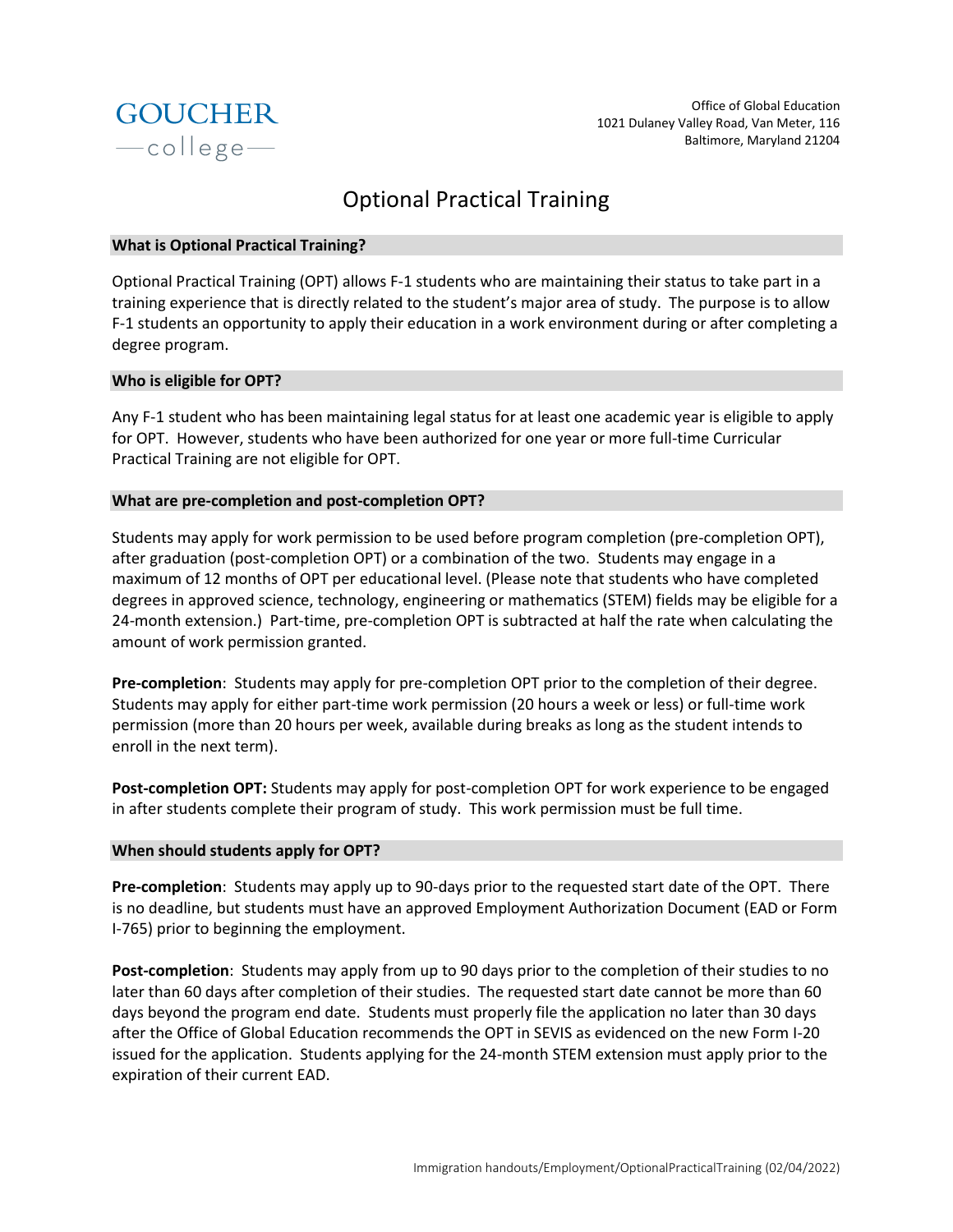## **How does a student apply for OPT?**

Please see Office of Global Education for more information on specific application procedures.

### **What if students apply for OPT prior to obtaining a job?**

Students may apply for OPT without having a job offer. However, students are limited in the amount of time they may remain in the US without employment.

### **What if a student has periods of unemployment?**

During post-completion OPT, an F-1 student's legal status is dependent on being employed. F-1 regulations state that students who have been authorized for post-completion OPT must leave the U.S. before they accrue an aggregate of more than 90 days (150 days for STEM OPT) of unemployment. No 60-day grace period is allowed. Days of unemployment will be counted from the start date indicated on the EAD card.

#### **How many hours a week does a student need to work during post-completion OPT?**

A student must work at least 20 hours per week in a qualifying position to be considered employed. If a student has a variable schedule, within a month, it should average out to at least 20 hours per week.

#### **What types of employment are allowed?**

- Multiple employers
- Short-term multiple employers
- Contractual or work for hire positions
- Self-employed business owner
- Employment through an agency or consulting firm
- Paid employment
- Unpaid employment (Intern or volunteer) Must be able to evidence at least 20 hours of work per week, and must not violate labor laws.

See the Office of Global Education for more information on each of these types of employment.

## **Can students travel while on OPT?**

Yes, with some precautions. Students must have the following documents with them for their return to the U.S.:

- valid passport,
- valid Employment Authorization Document (EAD) from the USCIS,
- valid F-1 visa,
- Form I-20 signed for travel,
- evidence of a job or job offer in terms of a verification letter or pay stubs. (If the work experience is unpaid, students would be wise to bring financial support documents as well.)

Students must not leave the US after their program end date without an approved EAD. If your F-1 visa has expired, it is not advisable to travel as it is difficult to renew one's visa while on OPT.